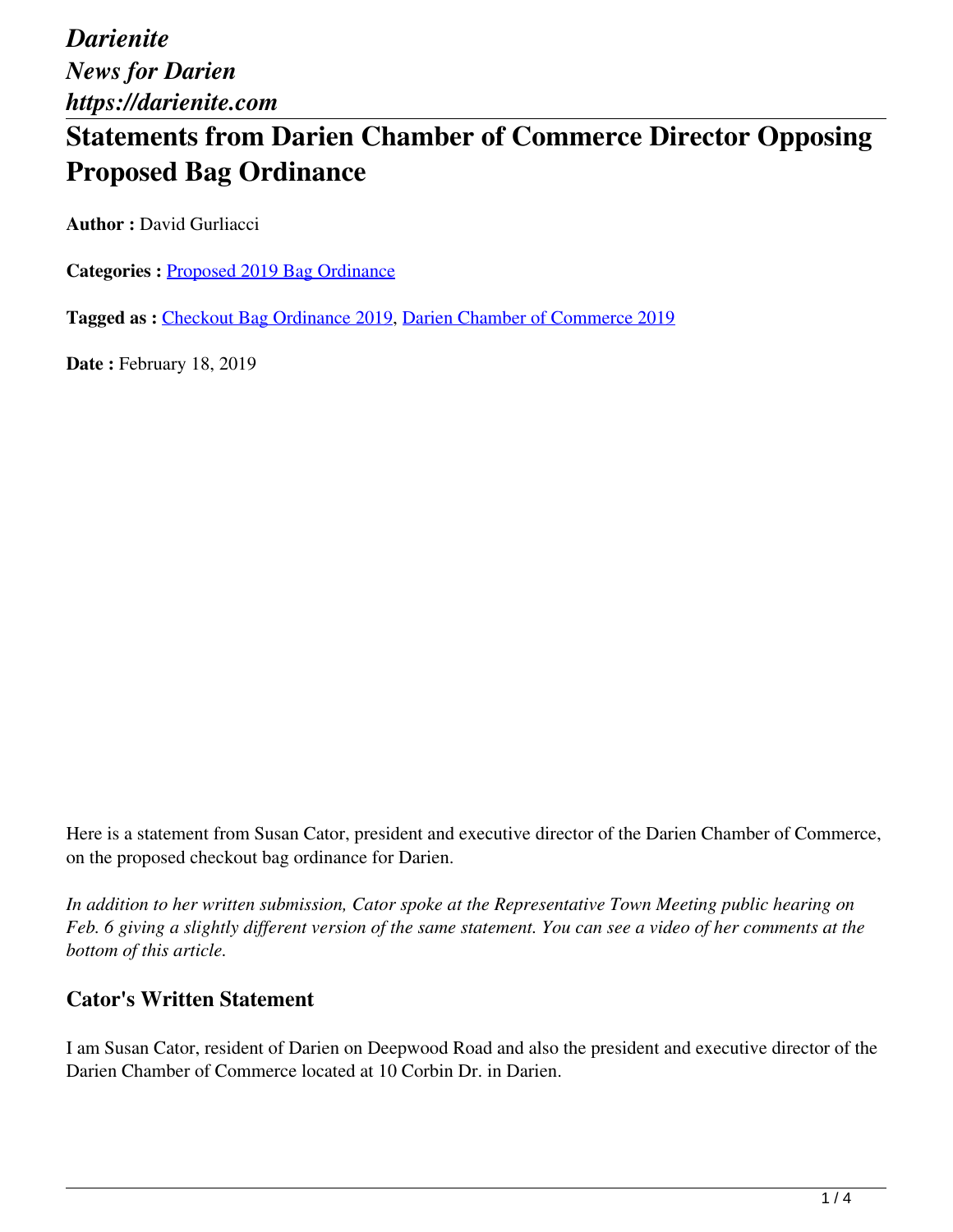Tonight I am here speaking on behalf of the Chamber of Commerce and our members impacted by this ordinance.

The entire Darien community we are sure believes that we all want to reduce and reuse. Our environment is important to us all.

While many in the Chamber knew of the BYOB [Bring Your Own Bag] effort, this "ordinance" was a total surprise. The Chamber only recently received this ordinance.

We shared it with our membership and asked for input. Some of our members knew about the "ordinance" while others did not. Some had had conversations with the BYO group but an "ordinance" was not part of that discussion.

A couple of members would not be affected since their "bags" already comply. Another retailer-a gift shopdoes enough volume that they are working on redesigning their bags to comply and they can afford to do this. This shop is the exception in terms of "affording" to do this.

This ordinance will have a negative impact on the bottom line of our small retailers.

This ordinance is driven by the desire to remove single use plastic bags from our town, improve the use of bags brought by the consumer with them to the store, and establish a charge for a recycled paper bag of a certain quality. This blanket ordinance does not take into account the small businesses in our town and is not appropriately flexible for certain types of businesses.

#### To illustrate:

1) This 4 MIL bag from Helen Ainson is 100 percent made from recycled bottles and is 100 percent recyclable. How many of you have seen a Helen Ainson bag on the side of the road or on our beaches? This bag is REUSABLE. Erica Jensen, owner of Helen Ainson, purchases their bags in lots of 3,000 which for her shop is two- to three-year supply. These are in storage.

To insist that this particular business change bags for this ordinance in 6 months is not possible and unfair. As a result, Helen Ainson will either be fined until the bags are used up or the bags will be have to be disposed of in mass at our transfer station. (Helen Ainson is not the only retailer affected.) So then what really is the point in mandating this ordinance by complied with in six months?

2) This 12 MIL bag the ordinance will require is 100 percent more expensive than a 4 MIL bag. This added expense to slimmer profit margins at our retailers like Helen Ainson is unfair and a financial burden. How would you feel if the government told you your taxes would be increased by 100 percent with six months to prepare?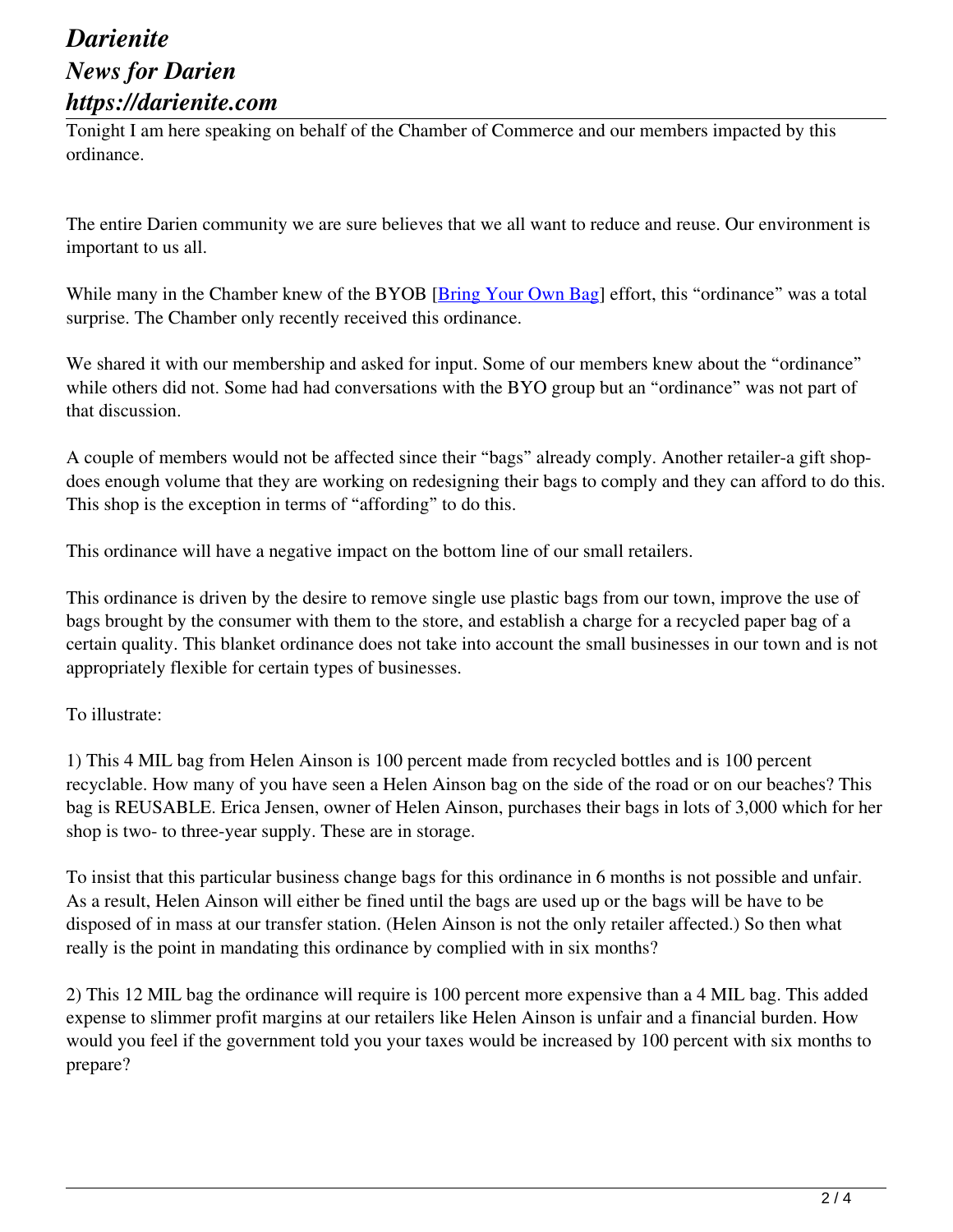3) In addition, these type of bags are made in China. They are cost efficient. The tariff will go up from 10 to 25 percent this March according the distributor I spoke with.

4) This bag is from Westport that is acceptable by their ordinance 2.25 MIL product, not as reusable as the 4 MIL bag and is made from fresh plastic. It is not as environmentally friendly and is shown here only to illustrate the benefit of the 4 MIL bag used by Helen Ainson.

5) To address the other part of the ordinance which is the "Paper Bag" requirement. The "European Style" Paper bags that a grocery store uses that have paper handles. To meet the requirement of the ordinance, there are only three manufacturers in the U.S. that make these types of bags. Two of them only service customers with extremely high volume of 50,000 to 100,000 PER MONTH.

And the requirement of the ordinance (100 percent recycled paper with 40 percent post consumer recycled content) is 15 to 20 percent more in cost. A .10 cent surcharge to the consumer is not enough to cover this added expense. Why should the retailer be forced to go to these measures when it is the customers responsibility to be environmentally conscious.

Again, I would like to ask: How many times have you seen a Darien Sport Shop, Helen Ainson, Everything is Rosey, Tina Dragone bag on the side of the road or in the Sound? We have all seen plenty of single use plastic bags.

Who is going to regulate this ordinance? A volunteer? The BYO group?

If the ordinance is passed, the RTM must take into account the inventory each shop has AND have a reasonable expectation for liquidation of the bag inventory. Many stores do not have the volume of sales required to liquidate the supply in that short time frame.

One area in which the chamber can certainly stand up for our businesses is to tell those at this hearing that business is difficult. Margins are slimmer. This is for a variety of reasons. To say that our small business owners should just absorb this cost is not fair to them.

Darien is a town comprised of small businesses, unique shops and restaurants that are owned locally They are not "chains." We do not live in a "cookie cutter" town. This blanket ordinance needs more thought put into it and more flexibility.

If you are targeting single use plastic bags, then adapt the ordinance. The ordinance should not penalize businesses that do not use single use plastic bags AND that have bags that are already environmentally conscious.

Thank you for your consideration of our small business community.

*Darienite.com typically edits statements, letters to the editor and long quotes when a slight change of a word*